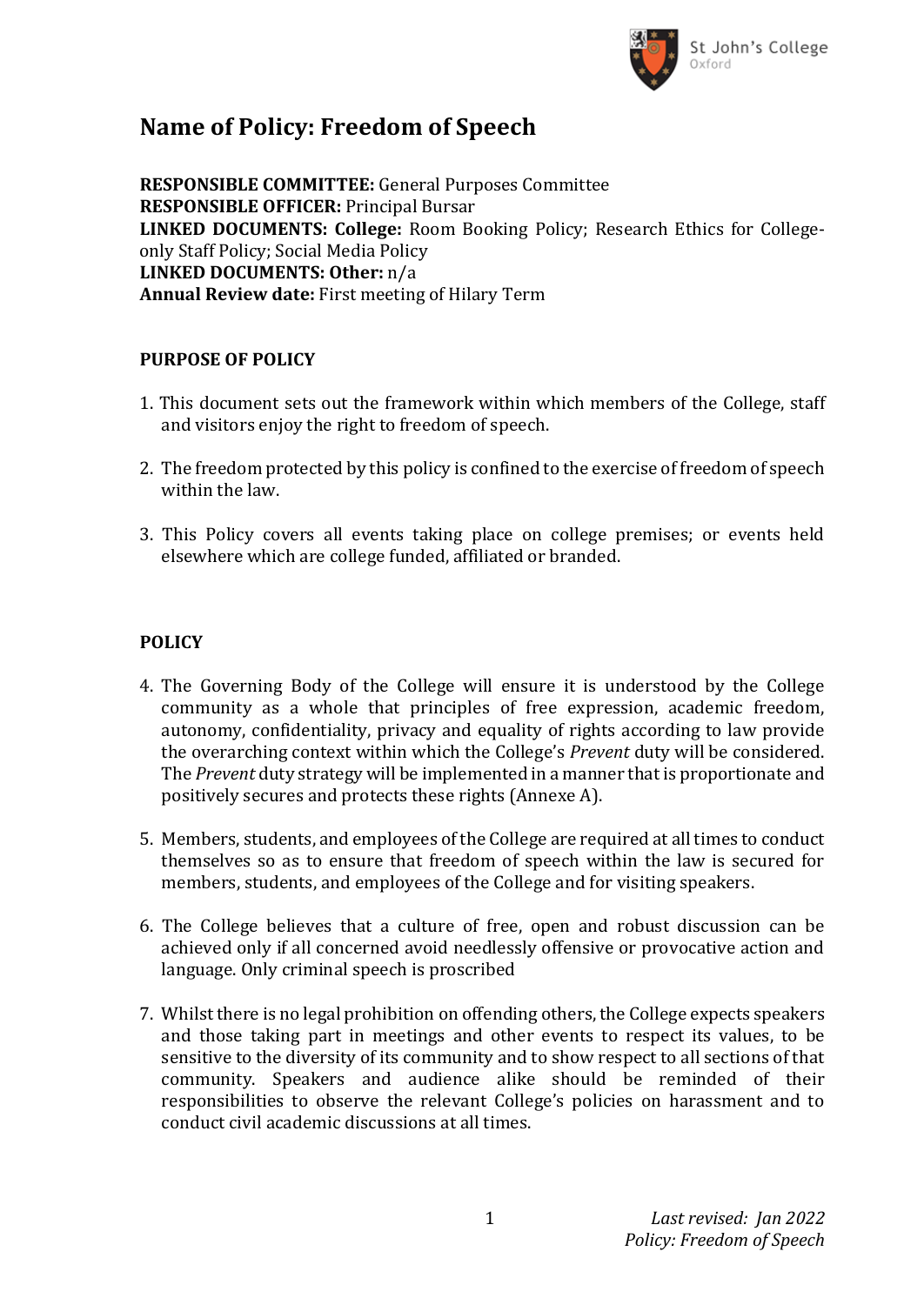

- 8. Any significant infringements of the provisions of this policy may render those responsible liable to disciplinary action under the College's disciplinary procedures.
- 9. In any case where the College is proposing to grant permission to an outside organisation or group to hold a meeting or event on College premises, the provisions of this policy will apply.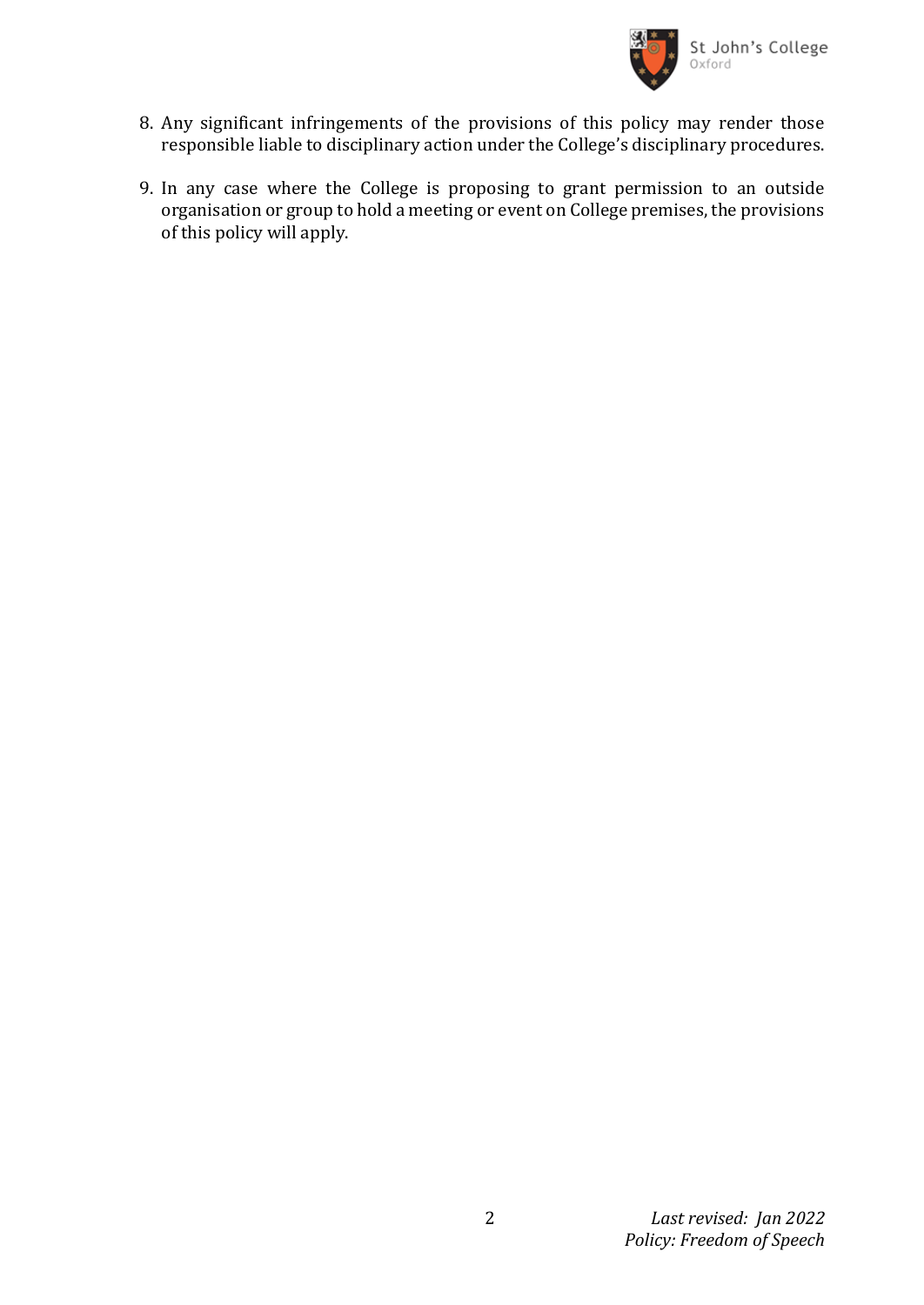

#### **ANNEXE A**

## *A [Free Speech Statement for the University of Oxford/ all Oxford colleges](https://compliance.admin.ox.ac.uk/freedom-of-speech)*

Free speech is the lifeblood of a university. It enables the pursuit of knowledge. It helps us approach truth. It allows students, teachers and researchers to become better acquainted with the variety of beliefs, theories and opinions in the world. Recognising the vital importance of free expression for the life of the mind, a university may make rules concerning the conduct of debate but should never prevent speech that is lawful.

Inevitably, this will mean that members of the University/College are confronted with views that some find unsettling, extreme or offensive. The University/College must therefore foster freedom of expression within a framework of robust civility. Not all theories deserve equal respect. A university values expertise and intellectual achievement as well as openness. But, within the bounds set by law, all voices or views, which any member of our community considers relevant should be given the chance of a hearing. Wherever possible, they should also be exposed to evidence, questioning and argument. As an integral part of this commitment to freedom of expression, we will take steps to ensure that all such exchanges happen peacefully. With appropriate regulation of the time, place and manner of events, neither speakers nor listeners should have any reasonable grounds to feel intimidated or censored.

It is this understanding of the central importance and specific roles of free speech in a university that underlies the detailed procedures of the University of Oxford/St John's College, laid out in this Freedom of Speech Policy.